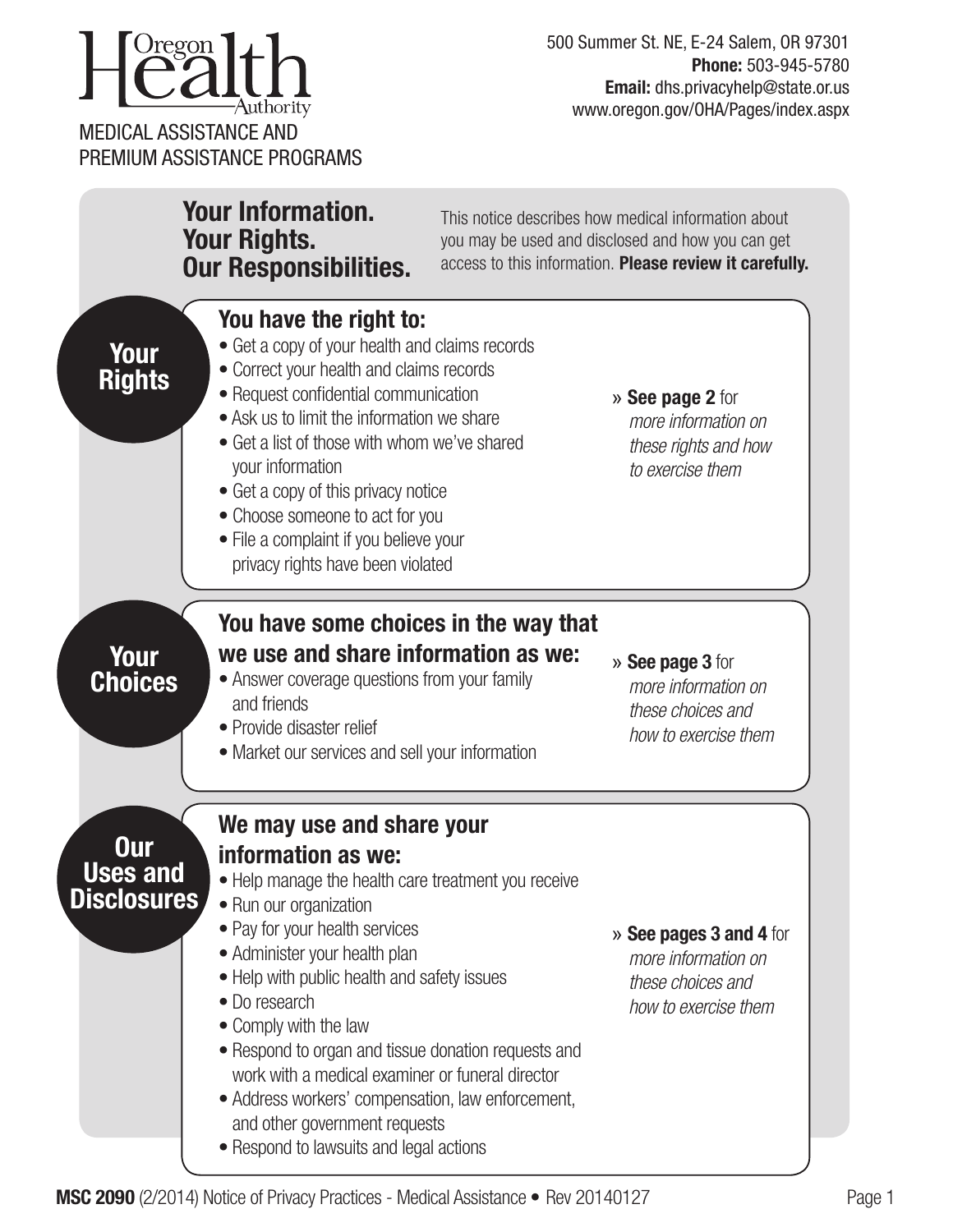# Your **Rights**

When it comes to your health information, you have certain rights.

This section explains your rights and some of our responsibilities to help you.

## Get a copy of your health and claims records

Ask us to correct health and claims records

### Request confidential communications

Ask us to limit what we use or share

## Get a list of those with whom we've shared information

Get a copy of this privacy notice

Choose someone to act for you

### File a complaint if you feel your rights are violated

| • You can ask to see or get a copy of your health and claims records and other health<br>information we have about you. Ask us how to do this.<br>• We will provide a copy or a summary of your health and claims records, usually<br>within 30 days of your request. We may charge a reasonable, cost-based fee.                                                                                                                                                                                       |
|---------------------------------------------------------------------------------------------------------------------------------------------------------------------------------------------------------------------------------------------------------------------------------------------------------------------------------------------------------------------------------------------------------------------------------------------------------------------------------------------------------|
| • You can ask us to correct your health and claims records if you think they are<br>incorrect or incomplete. Ask us how to do this.<br>• We may say "no" to your request, but we'll tell you why in writing within 60 days.                                                                                                                                                                                                                                                                             |
| • You can ask us to contact you in a specific way (for example, home or office<br>phone) or to send mail to a different address.<br>• We will consider all reasonable requests, and must say "yes" if you tell us you<br>would be in danger if we do not.                                                                                                                                                                                                                                               |
| • You can ask us <b>not</b> to use or share certain health information for treatment,<br>payment, or our operations.<br>• We are not required to agree to your request, and we may say "no" if it would<br>affect your care.                                                                                                                                                                                                                                                                            |
| • You can ask for a list (accounting) of the times we've shared your health infor-<br>mation for six years prior to the date you ask, who we shared it with, and why.<br>• We will include all the disclosures except for those about treatment, payment,<br>and health care operations, and certain other disclosures (such as any you<br>asked us to make). We'll provide one accounting a year for free but will charge a<br>reasonable, cost-based fee if you ask for another one within 12 months. |
| • You can ask for a paper copy of this notice at any time, even if you have agreed to<br>receive the notice electronically. We will provide you with a paper copy promptly.                                                                                                                                                                                                                                                                                                                             |
| • If you have given someone medical power of attorney or if someone is your legal<br>guardian, that person can exercise your rights and make choices about your<br>health information.                                                                                                                                                                                                                                                                                                                  |
| • We will make sure the person has this authority and can act for you before we<br>take any action.                                                                                                                                                                                                                                                                                                                                                                                                     |
| • You can complain if you feel we have violated your rights by contacting us using<br>the information on page 1.<br>• You can file a complaint with the U.S. Department of Health and Human<br>Services Office for Civil Rights by sending a letter to 200 Independence Avenue,<br>S.W., Washington, D.C. 20201, calling 1-877-696-6775, or visiting<br>www.hhs.gov/ocr/privacy/hipaa/complaints/.                                                                                                      |
| We will not retaliate equipot you for filing a complaint                                                                                                                                                                                                                                                                                                                                                                                                                                                |

• We will not retaliate against you for filing a complaint.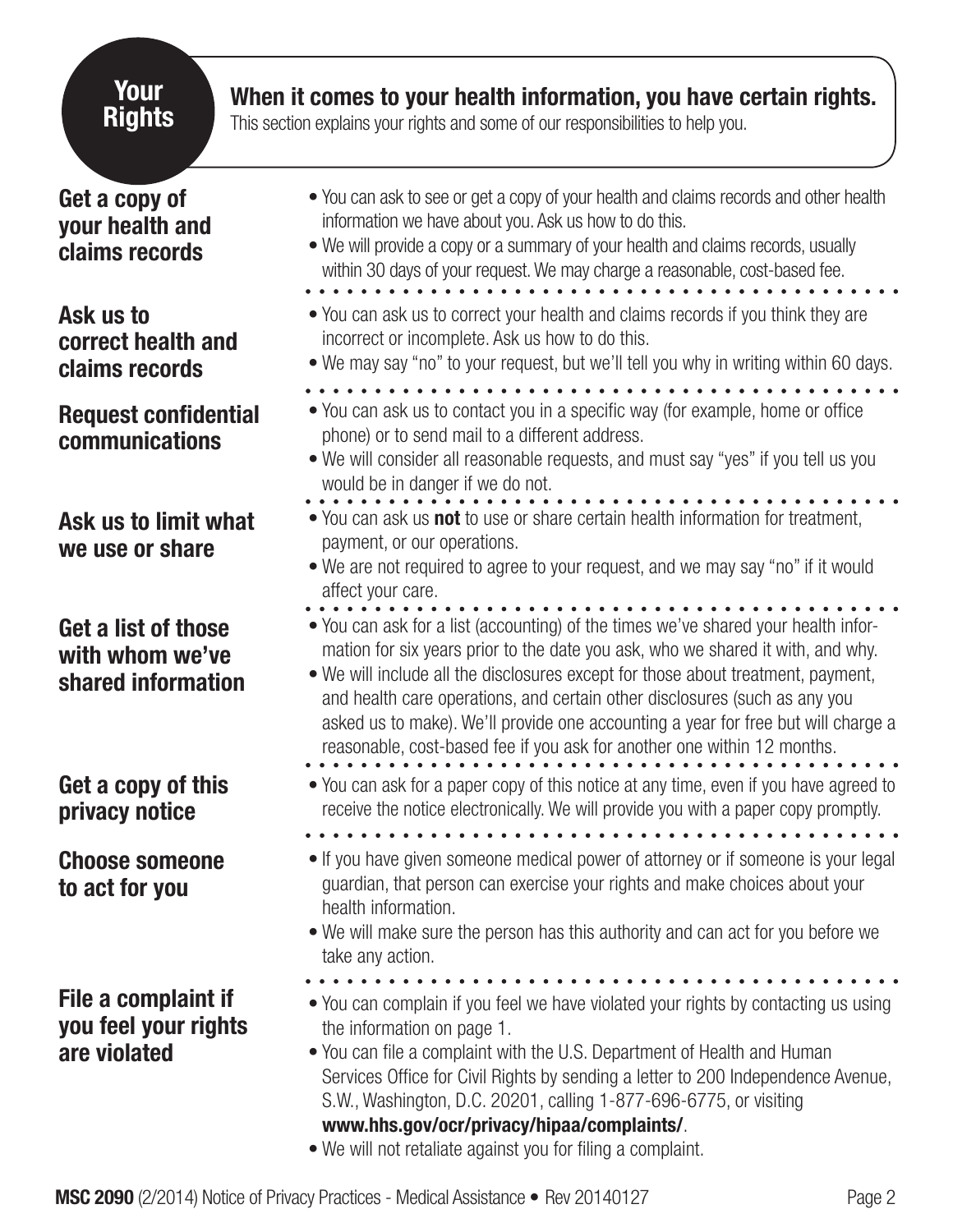#### For certain health information, you can tell us your choices about **what we share.** If you have a clear preference for how we share your information in the situations described below, talk to us. Tell us what you want us to do, and we will follow your instructions. Your Choices

| In these cases,<br>you have both the<br>right and choice                                          | • Share information with your family, close friends, or others involved in<br>payment for your care<br>• Share information in a disaster relief situation                                                                                                                                      |                                                                                                                                                                             |  |
|---------------------------------------------------------------------------------------------------|------------------------------------------------------------------------------------------------------------------------------------------------------------------------------------------------------------------------------------------------------------------------------------------------|-----------------------------------------------------------------------------------------------------------------------------------------------------------------------------|--|
| to tell us to:                                                                                    | If you are not able to tell us your preference, for example if you are unconscious,<br>we may go ahead and share your information if we believe it is in your best<br>interest. We may also share your information when needed to lessen a serious<br>and imminent threat to health or safety. |                                                                                                                                                                             |  |
| In these cases<br>we never share<br>your information<br>unless you give us<br>written permission: | • Marketing purposes<br>• Sale of your information<br>• Most psychotherapy notes                                                                                                                                                                                                               |                                                                                                                                                                             |  |
| <b>Our</b><br><b>Uses and</b><br><b>Disclosures</b>                                               | How do we typically use or share your health information?<br>We typically use or share your health information in the following ways.                                                                                                                                                          |                                                                                                                                                                             |  |
| Help manage the<br>health care treatment<br>you receive                                           | • We can use your health information<br>and share it with professionals who<br>are treating you.                                                                                                                                                                                               | <b>Example:</b> A doctor sends us<br>information about your diagnosis<br>and treatment plan so we can<br>arrange additional services.                                       |  |
| <b>Run our</b><br>organization                                                                    | • We can use and disclose your<br>information to run our organization<br>and contact you when necessary.                                                                                                                                                                                       | <b>Example:</b> We use health<br>information about you to<br>develop better services                                                                                        |  |
|                                                                                                   | • We are not allowed to use genetic<br>information to decide whether we<br>will give you coverage and the price<br>of that coverage. This does not apply<br>to long term care plans.                                                                                                           | for you.                                                                                                                                                                    |  |
| Pay for your<br>health services                                                                   | • We can use and disclose your health<br>information as we pay for your<br>health services.                                                                                                                                                                                                    | <b>Example:</b> We share information about<br>you with your dental plan to coordinate<br>payment for your dental work.                                                      |  |
| <b>Administer</b><br>your plan                                                                    | • We may disclose your health<br>information to your health plan<br>sponsor for plan administration.                                                                                                                                                                                           | <b>Example:</b> Your company contracts<br>with us to provide a health plan,<br>and we provide your company with<br>certain statistics to explain the<br>premiums we charge. |  |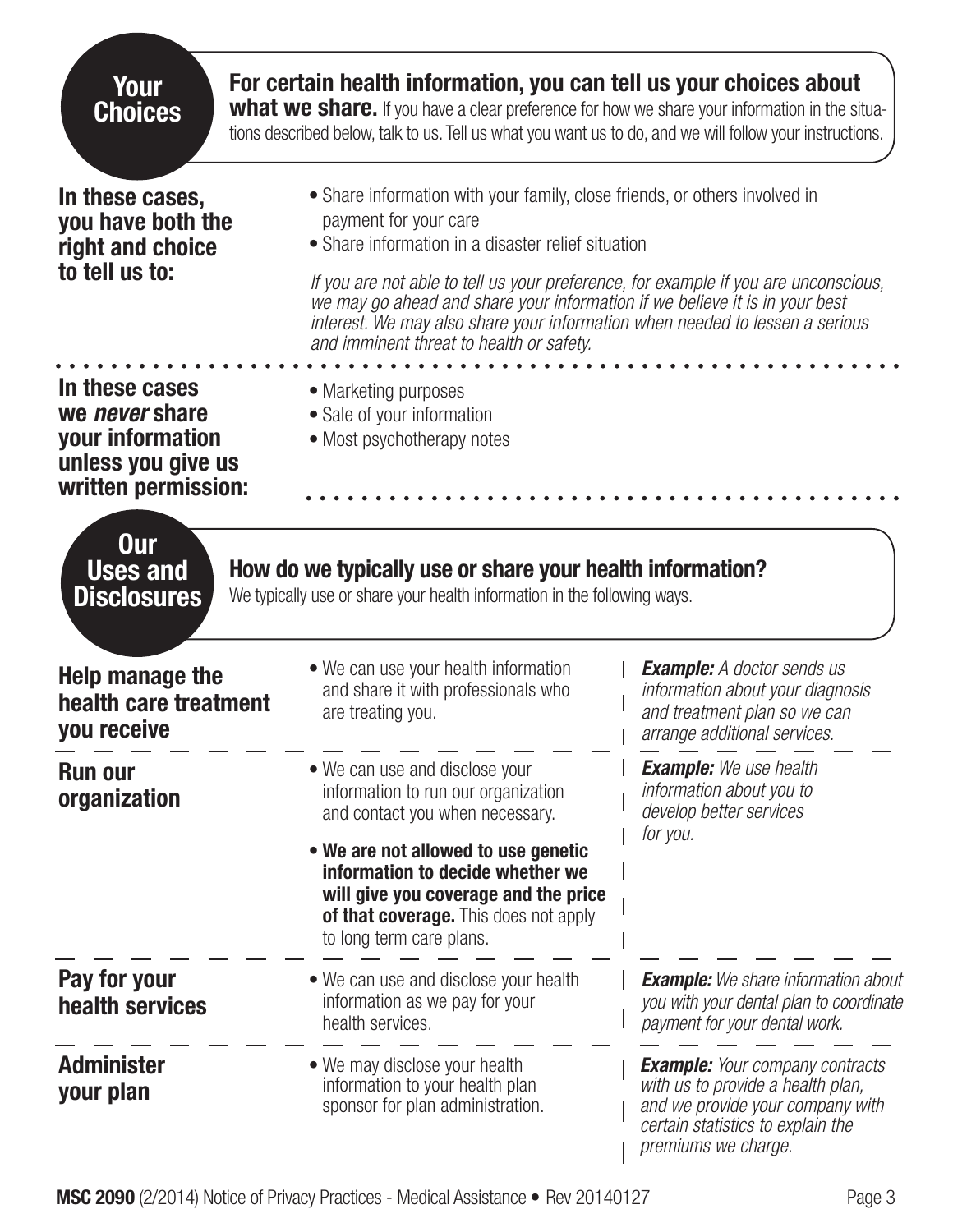How else can we use or share your health information? We are allowed or required to share your information in other ways – usually in ways that contribute to the public good, such as public health and research. We have to meet many conditions in the law before we can share your information for these purposes. For more information see: www.hhs.gov/ocr/privacy/hipaa/understanding/consumers/index.html.

| <b>Help with</b><br>public health<br>and safety issues                                                                   | • We can share health information about you for certain situations such as:<br>• Preventing disease<br>• Helping with product recalls<br>• Reporting adverse reactions to medications<br>• Reporting suspected abuse, neglect, or domestic violence<br>• Preventing or reducing a serious threat to anyone's health or safety                          |
|--------------------------------------------------------------------------------------------------------------------------|--------------------------------------------------------------------------------------------------------------------------------------------------------------------------------------------------------------------------------------------------------------------------------------------------------------------------------------------------------|
| Do research                                                                                                              | • We can use or share your information for health research.                                                                                                                                                                                                                                                                                            |
| <b>Comply with the law</b>                                                                                               | . We will share information about you if state or federal laws require it,<br>including with the Department of Health and Human Services if it wants<br>to see that we're complying with federal privacy law.                                                                                                                                          |
| <b>Respond to organ and</b><br>tissue donation<br>requests and work<br>with a medical<br>examiner or funeral<br>director | • We can share health information about you with organ procurement<br>organizations.<br>. We can share health information with a coroner, medical examiner, or funeral<br>director when an individual dies.                                                                                                                                            |
| <b>Address workers'</b><br>compensation, law<br>enforcement, and<br>other government<br>requests                         | . We can use or share health information about you:<br>• For workers' compensation claims<br>• For law enforcement purposes or with a law enforcement official<br>• With health oversight agencies for activities authorized by law<br>• For special government functions such as military, national security, and<br>presidential protective services |
| <b>Respond to lawsuits</b><br>and legal actions                                                                          | • We can share health information about you in response to a court or<br>administrative order, or in response to a court order.                                                                                                                                                                                                                        |

- I. OHA may use or release protected health information (PHI) from enrollment forms to help determine what programs you are eligible for or what kind of coverage you should receive.
- II. OHA follows the requirements of federal and state privacy laws, including laws about drug and alcohol abuse and treatment and mental health conditions and treatment.
- III. OHA may use or release substance abuse records if the person or business receiving the records only has a specialized agreement with OHA.
- IV. If OHA releases information to someone else with your approval, the information may not be protected by the privacy rules and the person receiving the information may not have to protect the information. They may release your information to someone else without your approval.